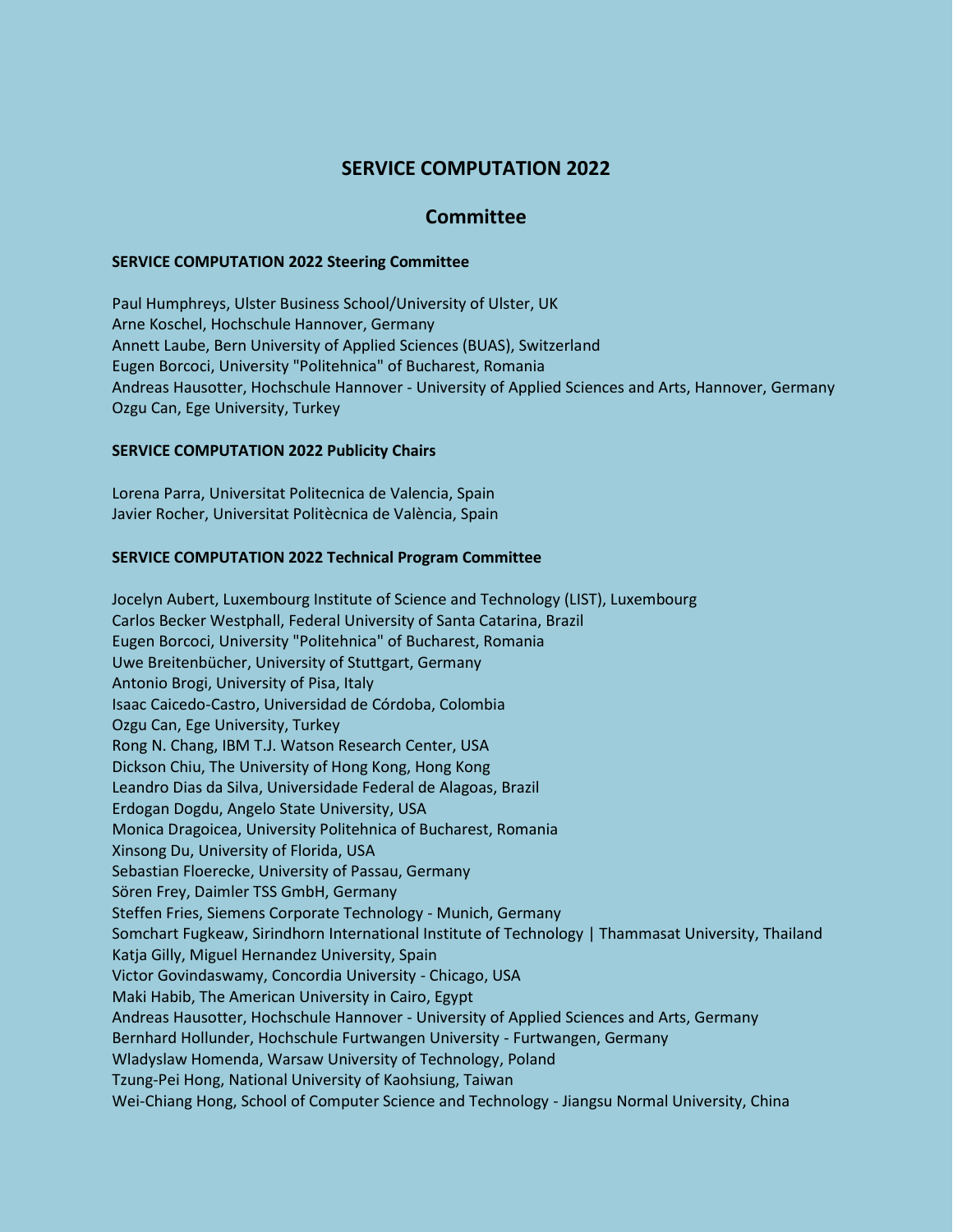Paul Humphreys, Ulster University, UK Emilio Insfran, Universitat Politecnica de Valencia, Spain Maria João Ferreira, Universidade Portucalense, Portugal Yu Kaneko, Toshiba Corporation, Japan Hyunsung Kim, Kyungil University, Korea Alexander Kipp, Robert Bosch GmbH, Germany Christos Kloukinas, City, University of London, UK Arne Koschel, Hochschule Hannover - University of Applied Sciences and Arts, Germany Annett Laube, Bern University of Applied Sciences (BUAS), Switzerland Wen-Tin Lee, National Kaohsiung Normal University, Taiwan Mohamed Lehsaini, University of Tlemcen, Algeria Robin Lichtenthäler, University of Bamberg, Germany Cho-Chin Lin, National Ilan University, Taiwan Mark Little, Red Hat, UK Xiaodong Liu, Edinburgh Napier University, UK Michele Melchiori, Università degli Studi di Brescia, Italy Fanchao Meng, University of Virginia, USA Philippe Merle, Inria, France Giovanni Meroni, Politecnico di Milano, Italy Naouel Moha, Université du Québec à Montréal, Canada Fernando Moreira, Universidade Portucalense, Portugal Felipe Adrian Moreno Vera, Universidad Nacional de Ingeniería, Peru Sotiris Moschoyiannis, University of Surrey, UK Gero Mühl, Universitaet Rostock, Germany Artur Niewiadomski, Siedlce University of Natural Sciences and Humanities, Poland Miguel Nuñez del Prado Cortez, Universidad de Ingeniería y Tecnologia (UTEC), Peru Matthias Olzmann, noventum consulting GmbH - Münster, Germany Ali Ouni, Ecole de Technologie Superieure, Montreal, Canada Agostino Poggi, Università degli Studi di Parma, Italy Jan Porekar, SETCCE, Slovenia Thomas M. Prinz, Friedrich Schiller University Jena, Germany Joao F. Proenca, University of Porto / University of Lisbon, Portugal Teresa Proença, Porto University, Portugal Arunmoezhi Ramachandran, Tableau Software, Palo Alto, USA José Raúl Romero, University of Córdoba, Spain Christoph Reich, Hochschule Furtwangen University, Germany Sashko Ristov, University of Innsbruck, Austria António Miguel Rosado da Cruz, Politechnic Institute of Viana do Castelo, Portugal Michele Ruta, Technical University of Bari, Italy Marek Rychly, Brno University of Technology, Czech Republic Ulf Schreier, Furtwangen University, Germany Frank Schulz, SAP Research Karlsruhe, Germany Wael Sellami, Higher Institute of Computer Sciences of Mahdia - ReDCAD laboratory, Tunisia T. H. Akila S. Siriweera, University of Aizu, Japan Jacopo Soldani, University of Pisa, Italy Masakazu Soshi, Hiroshima City University, Japan Ermo Täks, Taltech, Estonia Orazio Tomarchio, University of Catania, Italy